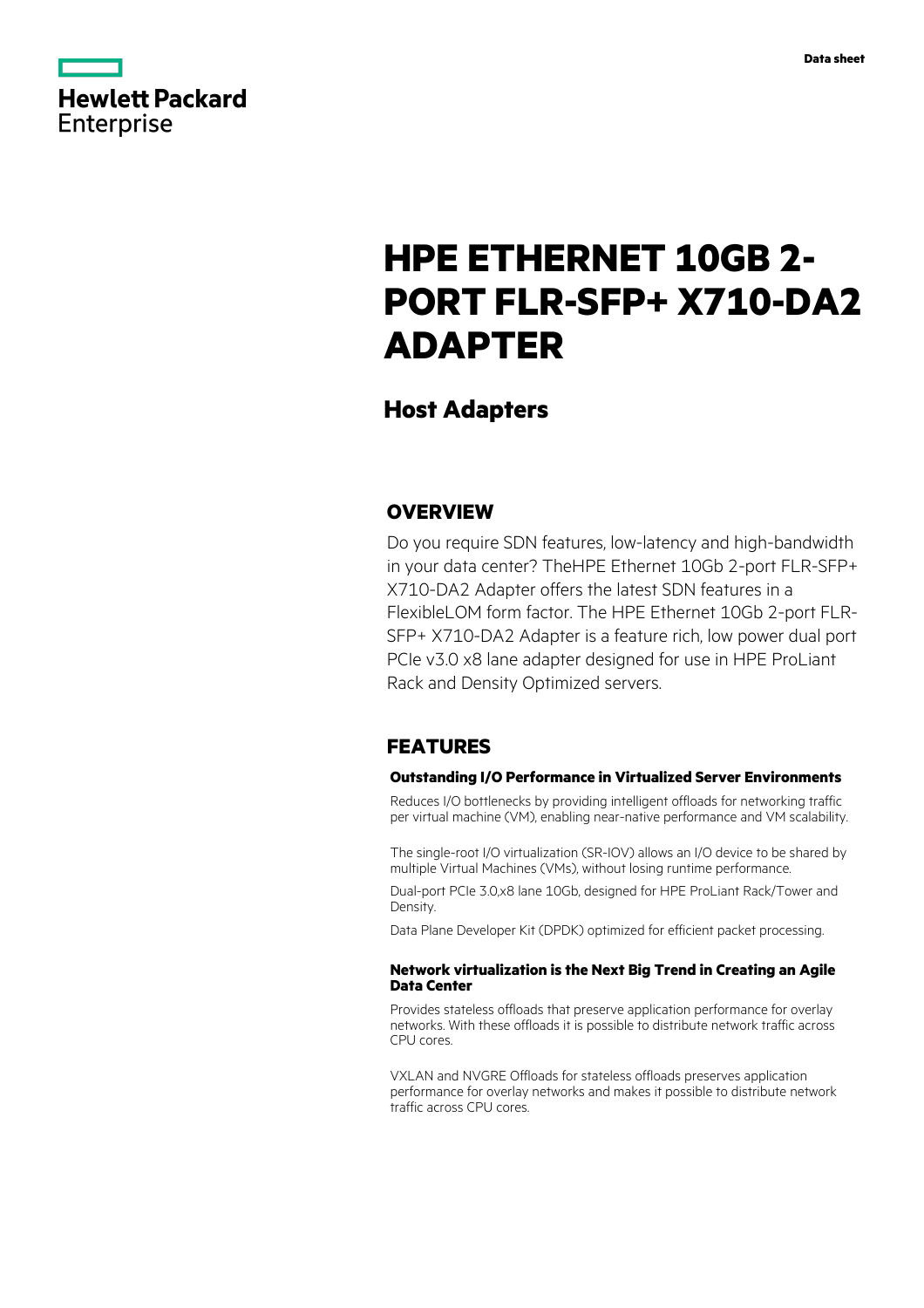Excellent small packet performance for network appliances and Network Function Virtualization (NFV).

Optimized servers providing up to 40Gb/s bi-directional near line rate throughput.

# **Technical specifications HPE Ethernet 10Gb 2-port FLR-SFP+ X710-DA2 Adapter**

| Technology      | Network processor |
|-----------------|-------------------|
| Data rate       | 10Gb              |
| <b>Bus type</b> | PCIe Gen3 x8      |